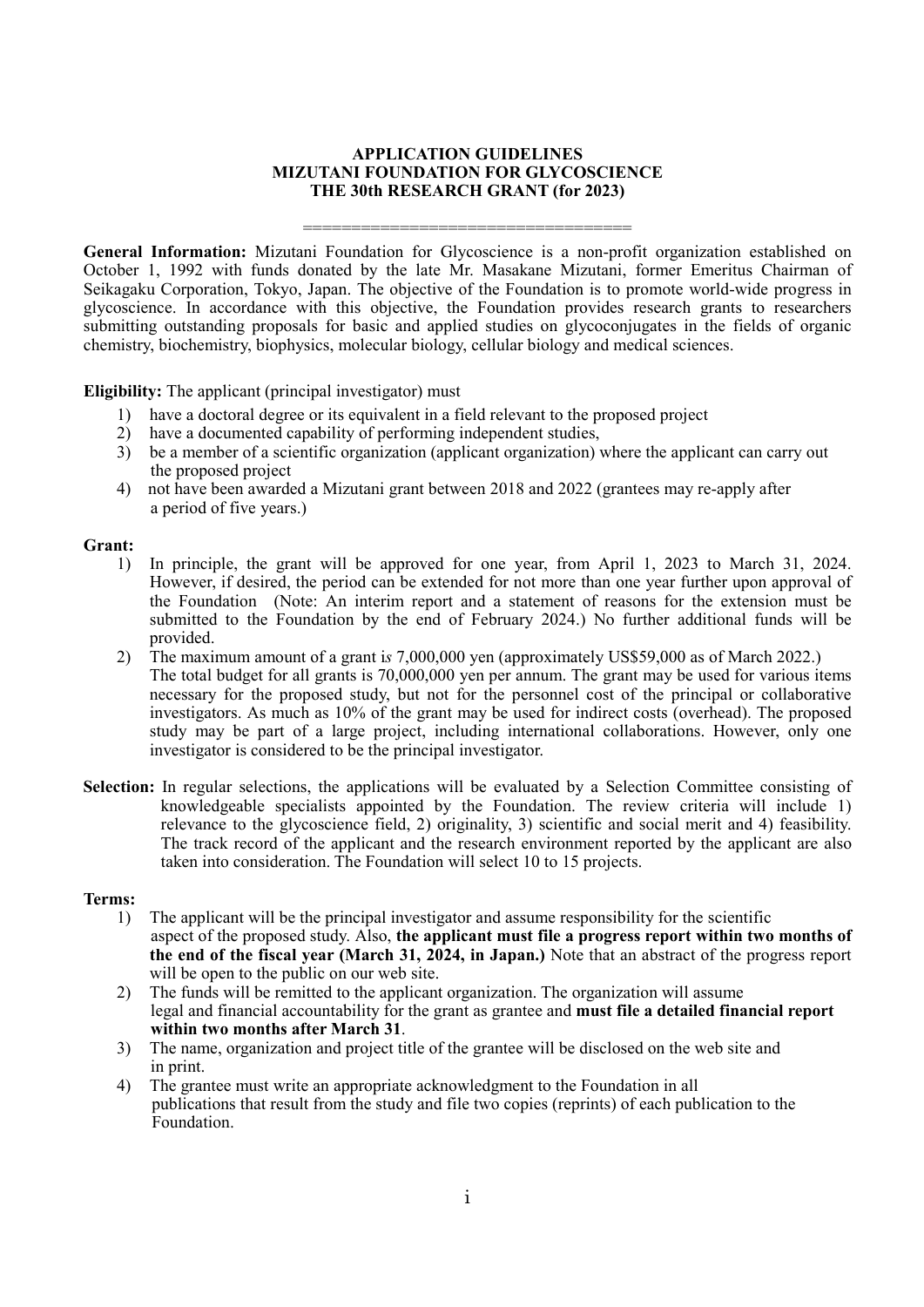#### **Application:** Applicant must

- 1) **Register your Last name, First name and e-mail address** on the web site (https://mizutanifdn.or.jp/member/registration/)
- 2) URL of the submission page and password will be sent to you immediately.
- 3) Access this page and fill in all necessary items. Create pdf files of the application documents, papers selected by the applicant (maximum of 5) and relevant permission(s) respectively. IMPORTANT: Write your Last Name and First Name at the head of the PDF file name. EXAMPLE: Application: A- your Last Name and First Name.pdf Papers: B1- your Last Name and First Name.pdf, B2- your Last Name and First

Name.pdf …B5- your Last Name and First Name.pdf

- Permission(s): C- your Last Name and First Name.pdf 4) Create ZIP folder consisted of the above pdf files. Then upload it to the submission page. IMPORTAN: Write your Last Name and First Name at the head of the ZIP folder name.
- EXAMPLE: da Vinci Leonardo.zip 5) Applications will be accepted from July 1 through September 1, 2022(Japan Time).

#### **Results of selection:**

Selection results will be e-mailed no later than February 20, 2023.

The grant funds will be remitted by the end of March 2023. The awards will be effective as of April 1, 2023. Note that we do not provide detailed information regarding the evaluation.

**Contact:** Mizutani Foundation for Glycoscience

Marunouchi Center Bldg. 9F, 1-6-1 Marunouchi, Chiyoda-ku, Tokyo 100-0005, Japan Tel: 81-3-3211-0861 Fax: 81-3-3211-0862 E-mail: info@mizutanifdn.or.jp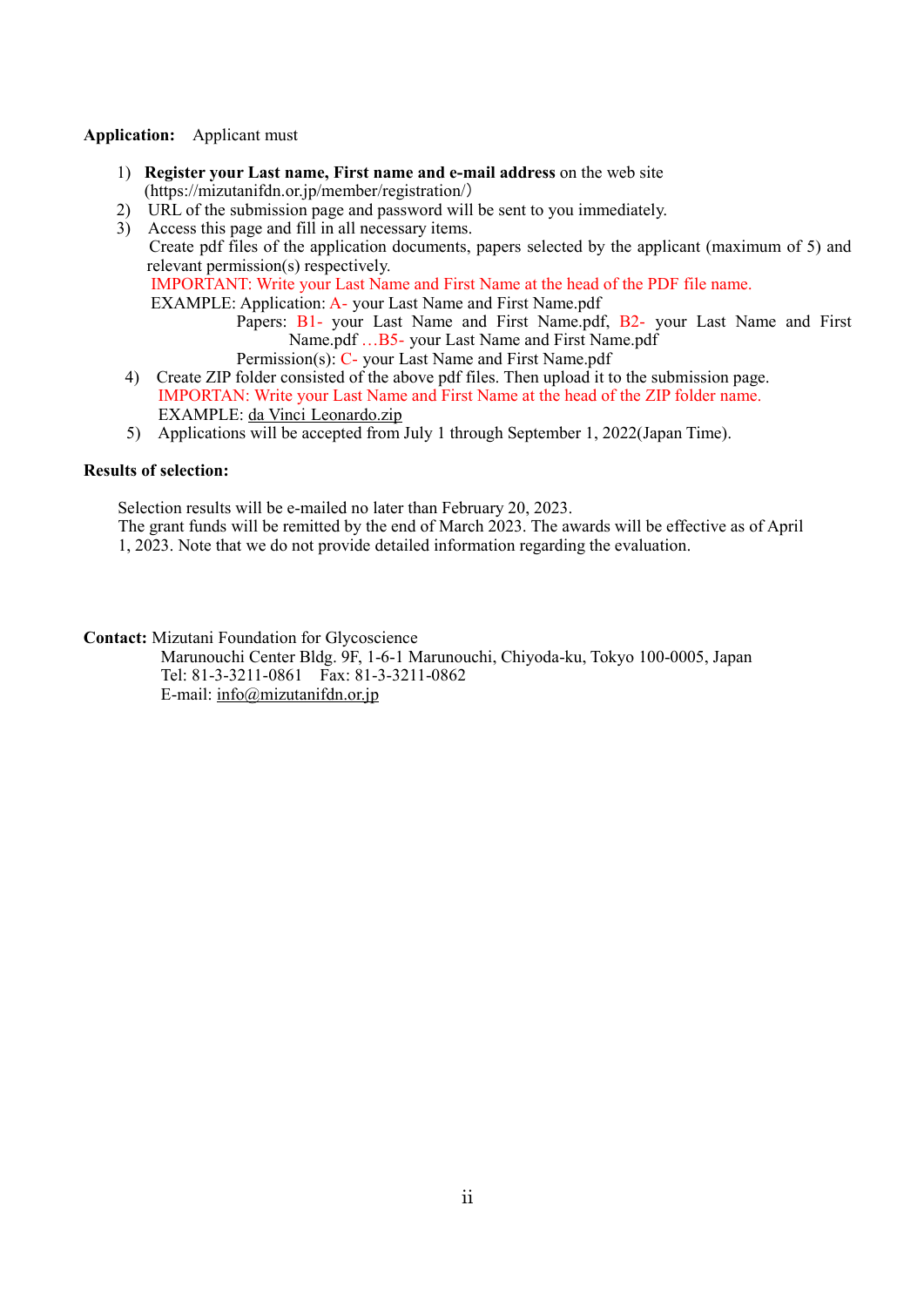#### **Specific Information for Preparation of the Application** ==========================================

#### **General:**

- 1) Use this application form. All application documents must be written in English. Copies of a blank page included in this form may be used for additional pages.
- 2) The following documents are required for application:
	- ① A properly signed application (PDF)
	- ② Papers selected by the applicant (maximum of 5) (PDF)
	- ③ Copies of relevant permission as applicable to item 12 (PDF)

#### ◆**Note: Write your Last Name and First Name at the head of the PDF file name.**

#### **Item 1. Applicant:**

- 1) **Enter your Last Name, First Name and Middle Name in that order with the Last Name in boldface.** If a grant is awarded as a result of this application, the applicant must assume responsibility as principal investigator (P.I.) of the proposed project. Do not write more than one name.
- 2) If the proposed project involves joint studies by more than one investigator in an organization or other organizations, one of them should take responsibility as principal investigator. If each investigator or each organization requests its own budget, make a detailed budget (Item 13) or provide justification (Item 14) to clear its own budget. Under these conditions, the collaborative nature of the applications should be indicated under Item 11 (Abstract) and Item 16 (Research Plan). On the other hand, the P.I. may share the grant funds with collaborators in other organizations as long as the P.I. and the applicant organization take scientific and financial responsibility for the entire project.
- **Item 2. Degree & Title:** Enter degree (Ph.D., M.D.) and title/position of the applicant within your organization.
- **Item 3. Organization:** Enter the name, postal and the applicant's e-mail address, as well as phone & fax numbers of the affiliate organization. If the application is filed by a third party (ex. Regent of the University), the name and address should be printed on the right half of the space provided together with the aforementioned mailing address of the principal investigator.
- **Item 4. Title:** The title should be descriptive but must **not exceed 80 typewriter spaces,** including blank spaces and punctuation.
- **Item 5. Funds Requested:** Enter in US Dollars.
- **Item 6. Financial or administrative official:** Enter the name, mailing address, phone & fax numbers and e-mail address of the person who would be, if a grant is awarded, responsible for bookkeeping and providing a detailed financial report to the Foundation at the end of the research period. The applicant cannot be a Financial/Administrative Official for the Grant. **The Foundation may make inquiry to this person about the bank account (usually that of the applicant organization) into which the grant funds should be remitted.**
- **Item 7. Individual who represents the applicant organization:** Enter the name and mailing, phone, fax & e-mail addresses of the person who is authorized to act for the applicant organization and to assume, if a grant is awarded, the obligations imposed by the grant.
- **Item 8. Signatures:** Enter signatures of the individuals whose names appear under Items 1, 6 and 7.
- **Item 9. Project team:** List all the individuals of your team that would be involved in the proposed project. If the proposed project is part of a large program, list also the key personnel in the program.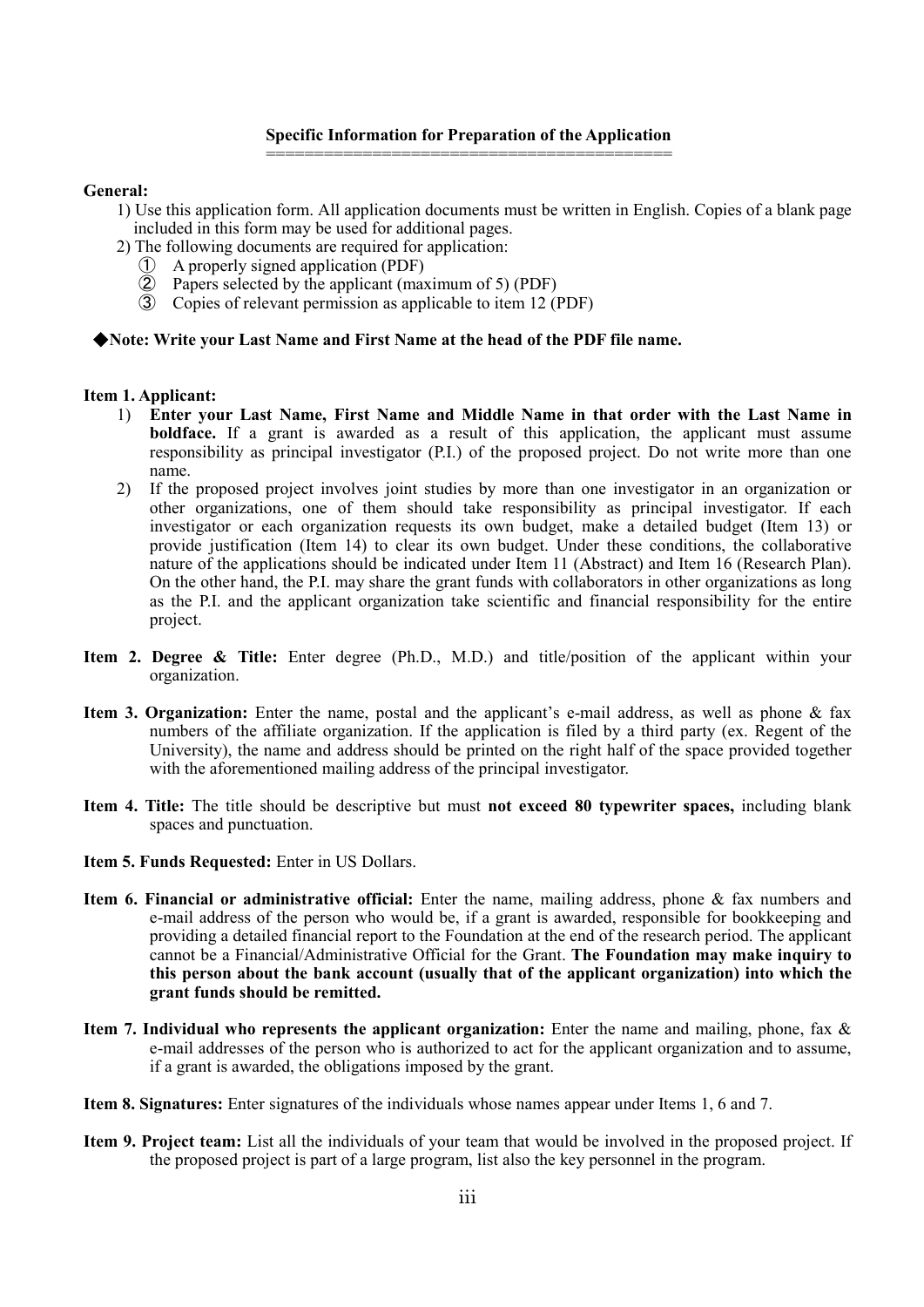**Item 10. Research facilities:** Provide a description of your laboratory and organization to show that they are sufficiently well equipped for the proposed study.

## **Item 11. Abstract:**

- 1) The abstract should begin with the Project Title (Item 4) and your Last Name. If the proposed project is part of a large (collaborative) program, clearly indicate this in the abstract.
- 2) A graphical abstract should be included.
- 3) Key words (5 or less) should be listed at the end of the abstract.

#### ◆**Note:The Foundation will use these pages to select primary reviewers for your application so make sure the abstract is informative and well focused. Do not exceed 2 pages in total.**

**Item 12. Subjects:** If your project involves human subjects, vertebrate animals, radioisotopes, biohazards, or recombinant DNAs, follow the policies of your organization. Copies of the organizational approval (PDF) should be uploaded.

## **Item 13. Detailed budget:**

- 1) Prepare the budget in US dollars.
- 2) The budget may include the personnel costs for the project team, equipment, supplies, travel and other miscellaneous expenses that are necessary for the execution of the proposed study.
- 3) The budget may also be used for indirect costs (overhead) as long as the latter do not exceed 10% of the total budget. Note that overhead is included in your total grant.
- 4) The grant may not be used for the personnel cost of the principal or collaborative investigators, either in full or in part.
- 5) If a major change must be made in the budget after the grant is awarded, obtain permission from the Foundation.
- **Item 14. Justification:** Justification must be provided for the cost of personnel, equipment, major supplies, travel and major items under other expenses. Use additional pages if necessary.

#### **Item 15. Academic profiles:**

- 1) Provide academic profiles of the principal and other investigators listed above under Item 9. List in chronological order (a) education, (b) professional employment and (c) representative publications (including the titles and names of authors). Do not exceed 2 pages for each investigator.
- 2) The applicant may select a maximum of 5 representative publications (highlight the titles chosen by the applicant) and upload the selected papers (PDF).

#### **Item 16. Research plan: Do not exceed 10 pages including tables, figures and references.**

- 1) Provide sufficient information on the following items for proper evaluation of your research proposal (a) Specific aims, (b) Background and significance, (c) Preliminary studies, (d) Research design and methods and (e) Expected results if the research proposal is completed as planned.
- 2) If the proposed study is a part of a large program, provide in this section the title and summary statement of the large program, and describe the role and significance of your work in the program.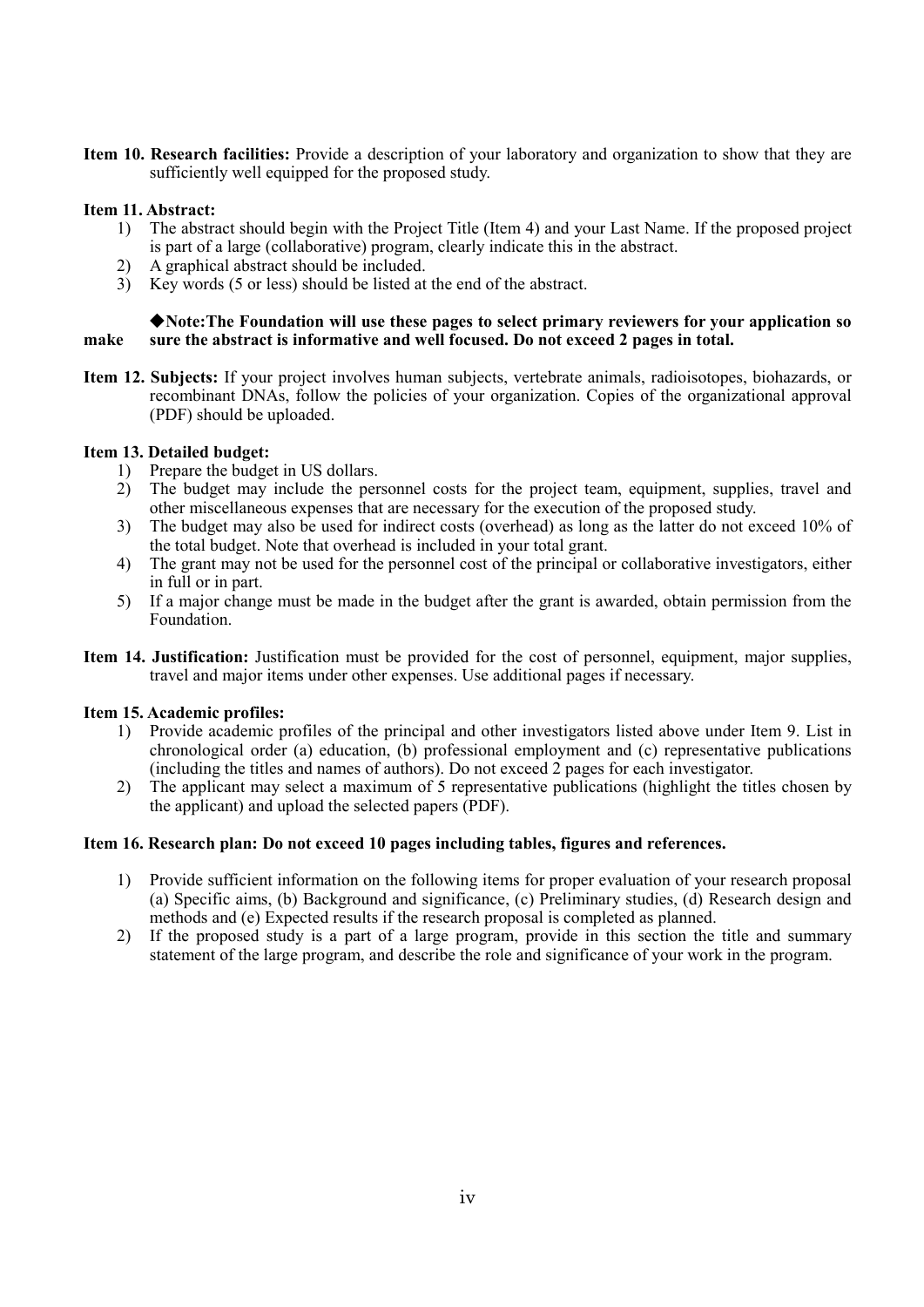#### **APPLICATION DOCUMENTS CHECKLIST**

Your completed application documents should consist of the following items:

| Item                                                                                                                                                                                                                                        | Check |
|---------------------------------------------------------------------------------------------------------------------------------------------------------------------------------------------------------------------------------------------|-------|
| A properly signed application form (PDF).<br>(1)<br>Make certain to include (i) country name, (ii) country code for phone $\&$ fax and (iii)<br>(a)<br>e-mail address in Items 3, 6 and 7.                                                  |       |
| See the instructions for how to include the address of the Board of Regents of the<br>(b)<br>University under Item 3. Note that the primary function of Item 3 is to show the<br>mailing address of the applicant (Principal Investigator). |       |
| Enter the page numbers in the space provided at the bottom center (disregard the<br>(c)<br>original numbers printed.)                                                                                                                       |       |
| (2)<br>The selected papers (maximum of 5 chosen by the applicant) published by the<br>investigators of the project (PDF). Each paper must show the applicant's name at the<br>upper right corner and be numbered sequentially.              |       |
| (3)<br>If your project involves one or more of the subjects stated under Item 12, copies of<br>relevant permission(s) (PDF).                                                                                                                |       |

## **IMPORTANT: Application Deadline**

**Deadline is September 1, 2022 (Japan Time).**

Please make sure to apply well in advance.

## **Contact:**

Mizutani Foundation for Glycoscience Marunouchi Center Bldg. 9F, 1-6-1 Marunouchi, Chiyoda-ku, Tokyo 100-0005, Japan Tel: 81-3-3211-0861 Fax: 81-3-3211-0862 E-mail: info@mizutanifdn.or.jp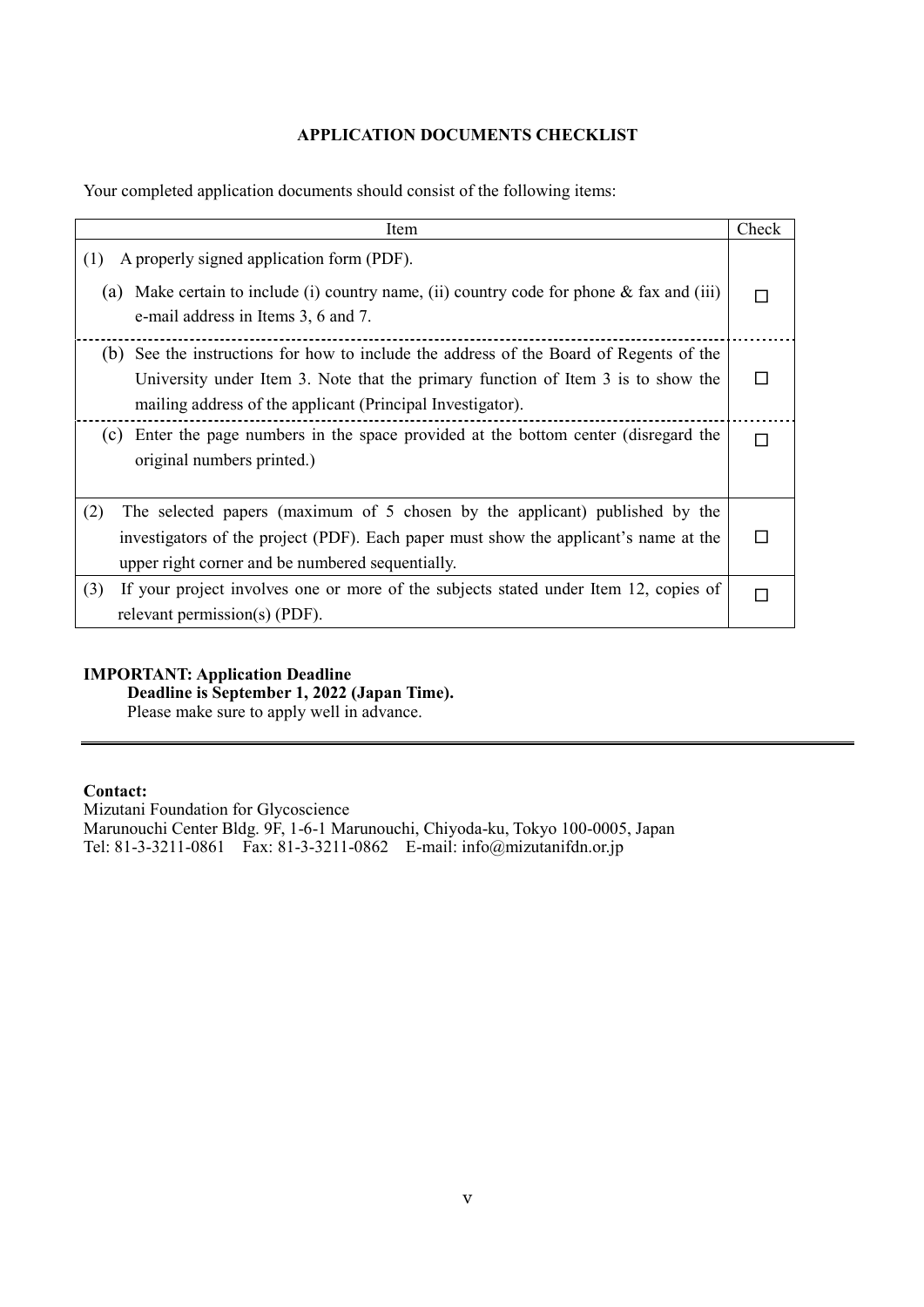# **Application for the 30th (2023) Research Grant of the Mizutani Foundation for Glycoscience**

| 1. Name of Applicant:<br>(Last name)                                   | (First name) | (Middle Initial) |                                                                                                                                                                                                            |  |
|------------------------------------------------------------------------|--------------|------------------|------------------------------------------------------------------------------------------------------------------------------------------------------------------------------------------------------------|--|
| 2. Degree & Title/Position:                                            |              |                  |                                                                                                                                                                                                            |  |
| 3. Organization: (Name of Organization)                                |              |                  |                                                                                                                                                                                                            |  |
| (Mailing Address of applicant)                                         |              |                  |                                                                                                                                                                                                            |  |
| (Phone)                                                                | (Fax)        |                  | (E-mail address of applicant)                                                                                                                                                                              |  |
| 4. Title of the Proposed Project (do not exceed 80 typewriter spaces): |              |                  |                                                                                                                                                                                                            |  |
| 5. Funds Requested: US\$                                               |              |                  |                                                                                                                                                                                                            |  |
| 6. Financial/Administrative Official for the Grant:<br>(Name)          |              | (Title)          |                                                                                                                                                                                                            |  |
| (Mailing Address)                                                      |              |                  |                                                                                                                                                                                                            |  |
| (Phone with country code)                                              |              | (Fax)            | (E-mail address)                                                                                                                                                                                           |  |
| 7. Representative of the Applicant Organization:<br>(Name)             |              | (Title)          |                                                                                                                                                                                                            |  |
| (Mailing Address)                                                      |              |                  |                                                                                                                                                                                                            |  |
| (Phone with country code)                                              |              | (Fax)            | (E-mail address)                                                                                                                                                                                           |  |
| Foundation.                                                            |              |                  | 8. We, the undersigned, certify that the statements herein are true and complete to the best of our<br>knowledge. If a grant is awarded, we agree to and accept the terms and conditions stipulated by the |  |
| Applicant:                                                             |              |                  |                                                                                                                                                                                                            |  |
| Financial/Administrative<br>official:                                  | Type/Print   | Signature        | Date                                                                                                                                                                                                       |  |
| Representative<br>of the Organization:                                 | Type/Print   | Signature        | Date                                                                                                                                                                                                       |  |
|                                                                        | Type/Print   | Signature        | Date                                                                                                                                                                                                       |  |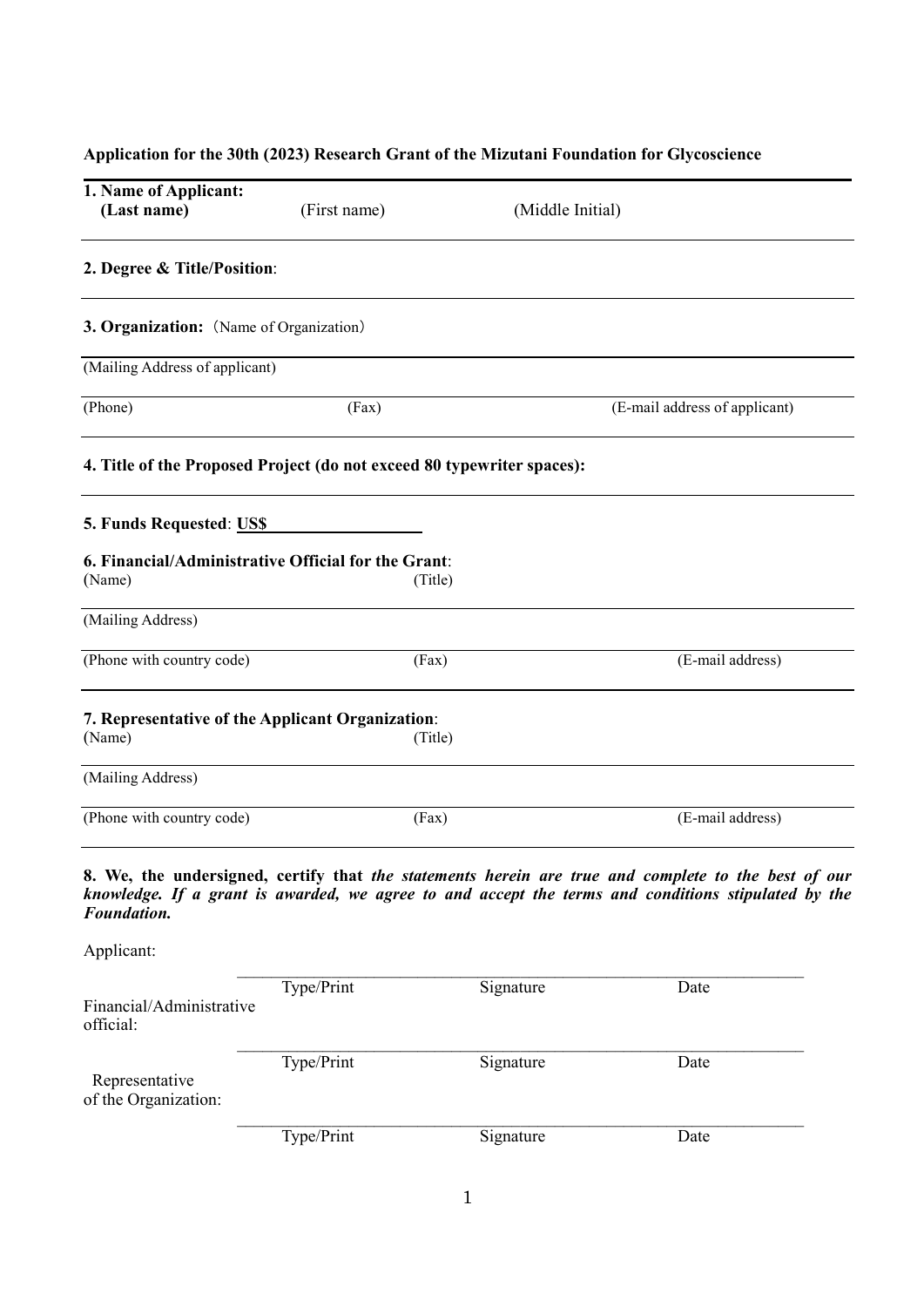Applicant's Name\_\_\_\_\_\_\_\_\_\_\_\_\_\_\_\_\_\_\_\_\_\_\_\_\_ \_\_\_\_\_\_\_\_\_\_\_\_\_\_\_\_\_\_\_\_\_\_\_\_\_\_\_\_\_\_\_\_\_\_\_\_\_\_\_\_\_\_\_\_\_\_\_\_\_\_\_\_\_\_\_\_\_\_\_\_\_\_\_\_\_\_\_\_\_\_\_\_\_\_\_\_\_\_\_\_\_\_ **9. Project Team**: List the persons involved in the proposed study.  $\_$ Name Degree Position/Title Organization Role in the (if different from Item 3) Role in the  $(if$  different from Item 3)  $\_$ 

**10. Research Facilities :**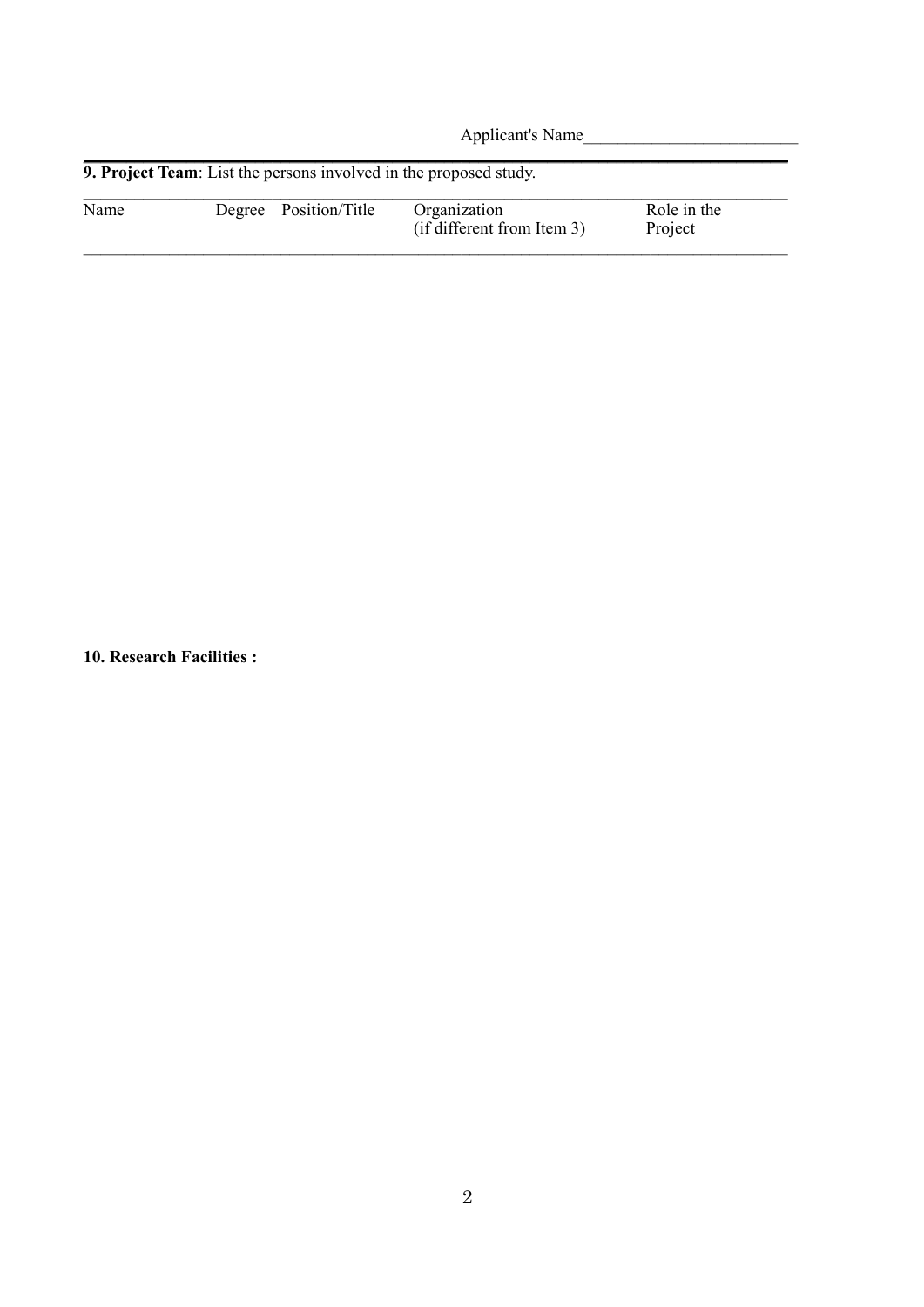Applicant's Name\_\_\_\_\_\_\_\_\_\_\_\_\_\_\_\_\_\_\_\_\_\_\_

\_\_\_\_\_\_\_\_\_\_\_\_\_\_\_\_\_\_\_\_\_\_\_\_\_\_\_\_\_\_\_\_\_\_\_\_\_\_\_\_\_\_\_\_\_\_\_\_\_\_\_\_\_\_\_\_\_\_\_\_\_\_\_\_\_\_\_\_\_\_\_\_\_\_\_\_\_\_\_\_ **11. Abstract of the proposed project** (Font size: 12 point. Include the project title, a graphical abstract and key words; *do not exceed 2 pages in total*).

(Title of the project)

------------------------------------------------------------------------------------------------------------------------

**Key words** (five or less):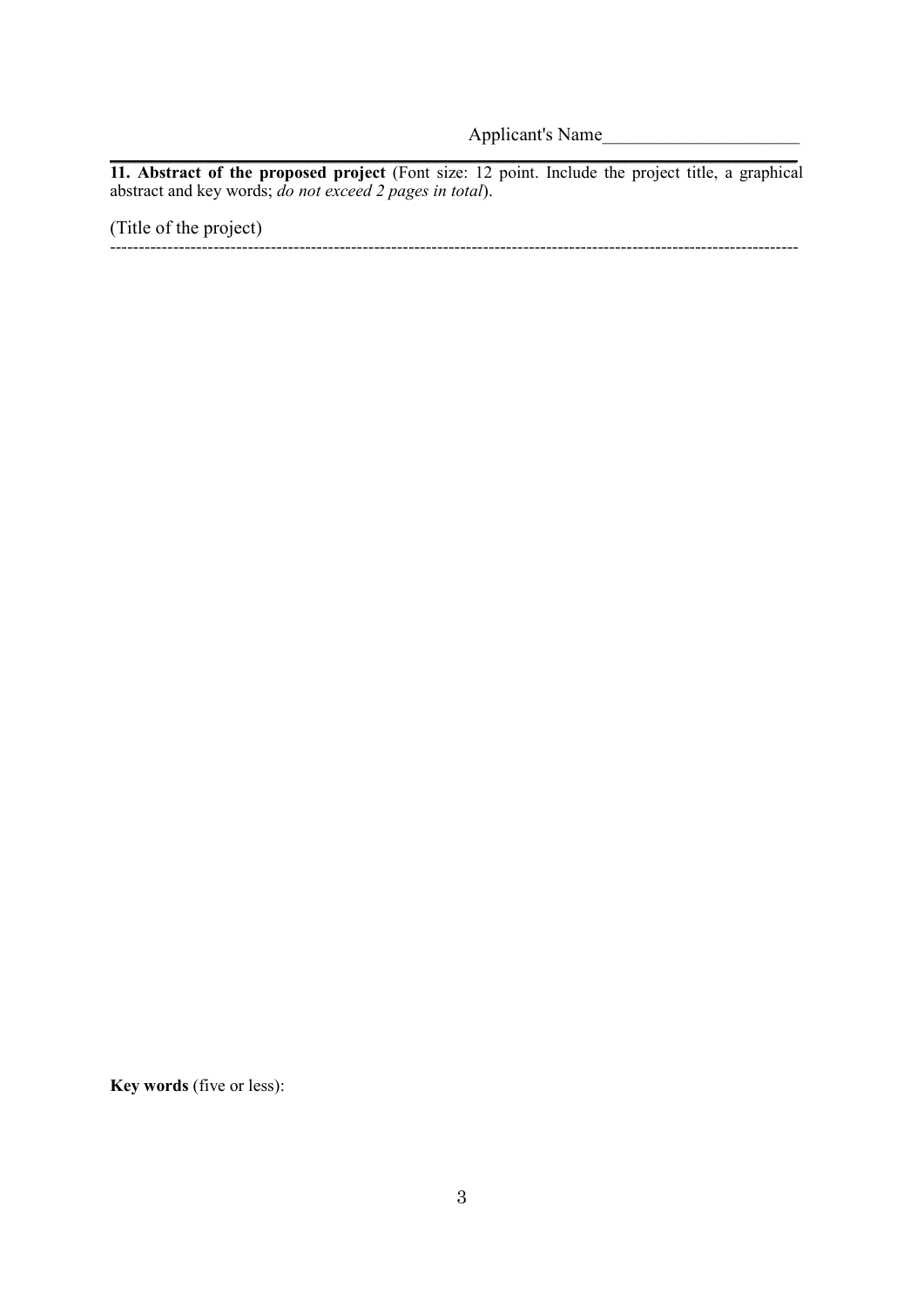Applicant's Name

## **12. Subjects:**

## **Does the proposed research involve**

| a) Human subjects?     | Yes | No. | If yes, date approved: |
|------------------------|-----|-----|------------------------|
| b) Vertebrate animals? | Yes | No. | If yes, date approved: |
| c) Radioisotopes?      | Yes | No. | If yes, date approved: |
| d) Biohazards?         | Yes | No  | If yes, date approved: |
| e) Recombinant DNAs?   | Yes | Nο  | If yes, date approved: |
|                        |     |     |                        |

\_\_\_\_\_\_\_\_\_\_\_\_\_\_\_\_\_\_\_\_\_\_\_\_\_\_\_\_\_\_\_\_\_\_\_\_\_\_\_\_\_\_\_\_\_\_\_\_\_\_\_\_\_\_\_\_\_\_\_\_\_\_\_\_\_\_\_\_\_\_\_\_\_\_\_\_\_\_\_\_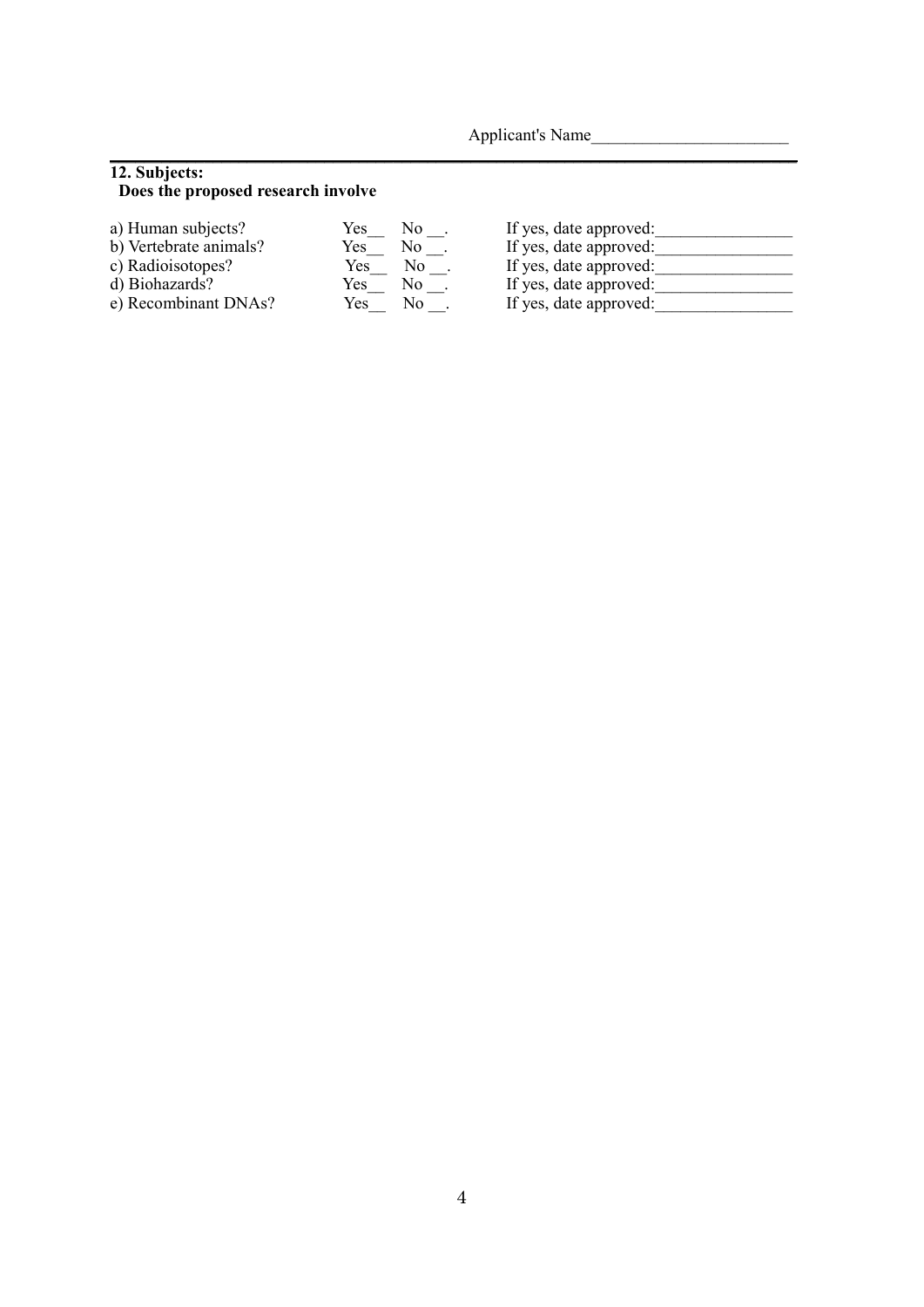Applicant's Name

US\$

# 13. Detailed Budget (Itemize and enter in US Dollars; do not exceed the space provided):

Budget category (Itemize)

Support personnel cost:

Equipment:

Supplies:

Travel:

Other expenses:

Indirect cost:

Total: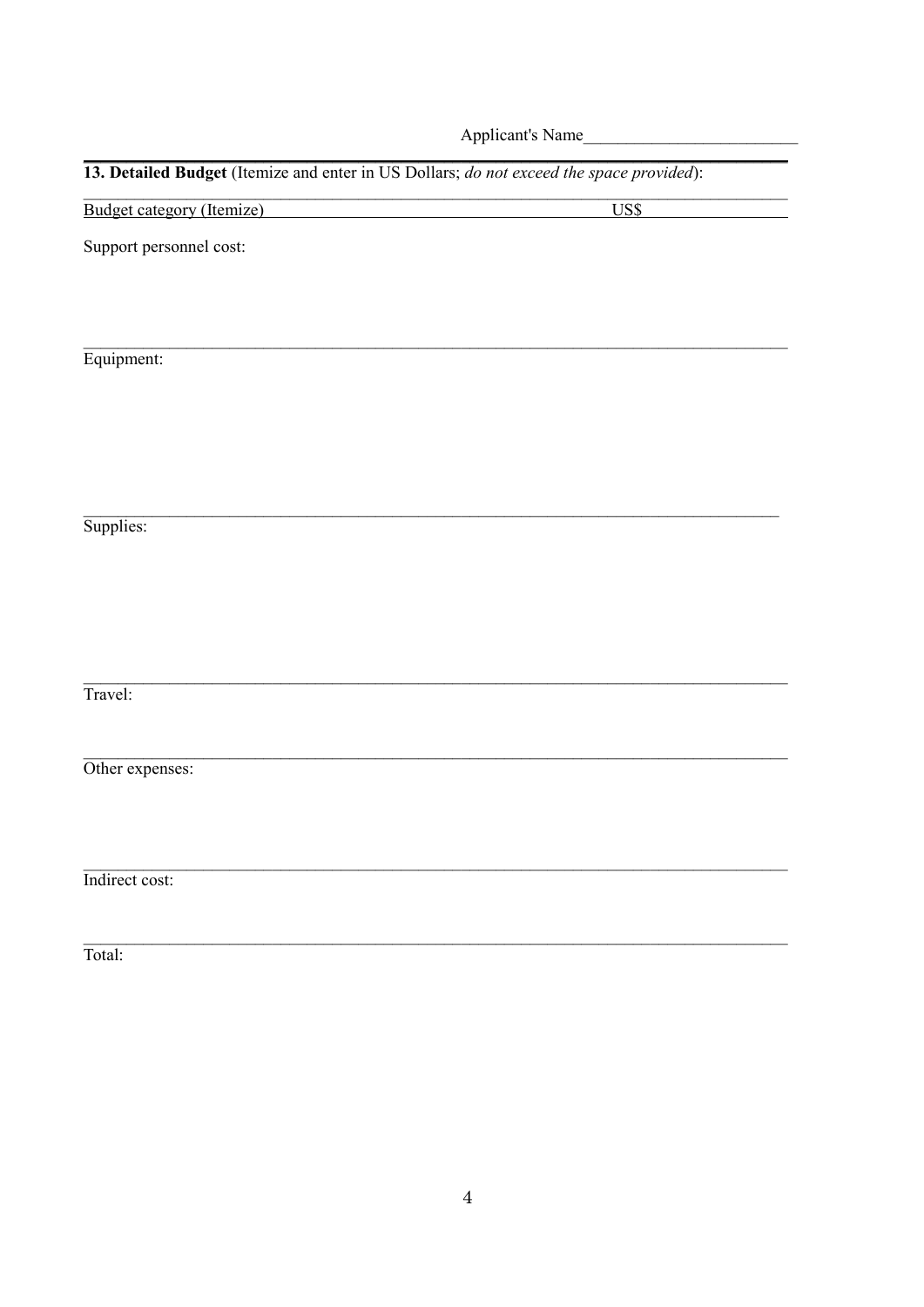Applicant's Name\_

#### **14. Justification for the Detailed budget** (Use additional pages if necessary):

Itemize the personnel costs for the project team, equipment, supplies, travel and other miscellaneous expenses that are necessary for execution of the proposed study.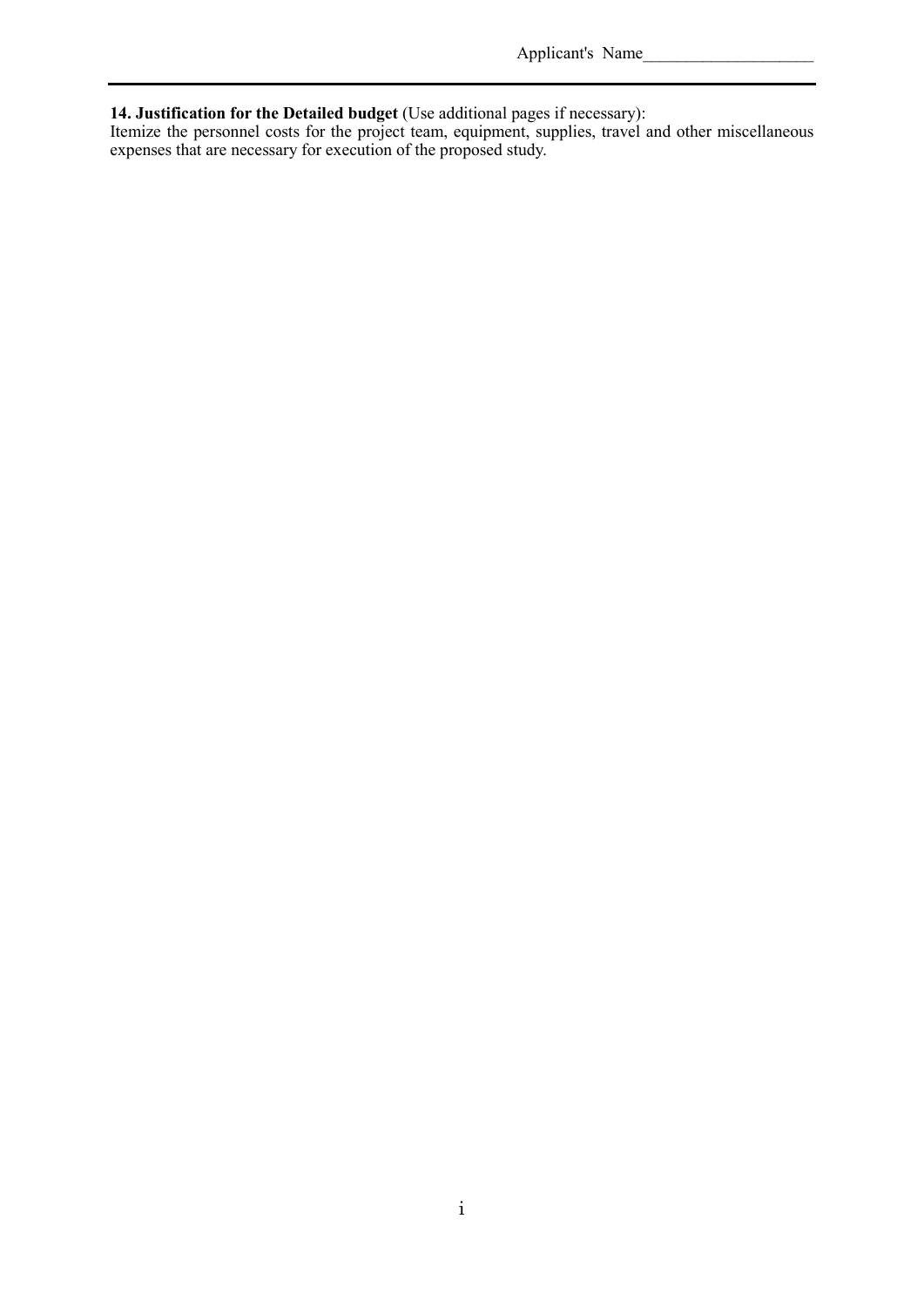## **15. Academic profiles**:

1) Academic profiles of the principal and other investigators listed above under Item 9. List in chronological order (a) education, (b) professional employment and (c) representative publications (including the titles and names of authors). Do not exceed 2 pages for each investigator.

\_\_\_\_\_\_\_\_\_\_\_\_\_\_\_\_\_\_\_\_\_\_\_\_\_\_\_\_\_\_\_\_\_\_\_\_\_\_\_\_\_ \_\_\_\_\_\_\_\_\_\_\_\_\_\_\_\_\_\_\_\_\_\_\_\_\_\_\_\_\_\_\_\_\_\_\_\_\_\_\_

2) The applicant may select a maximum of 5 representative published works (highlight the titles chosen by the applicant) and upload the selected papers (PDF).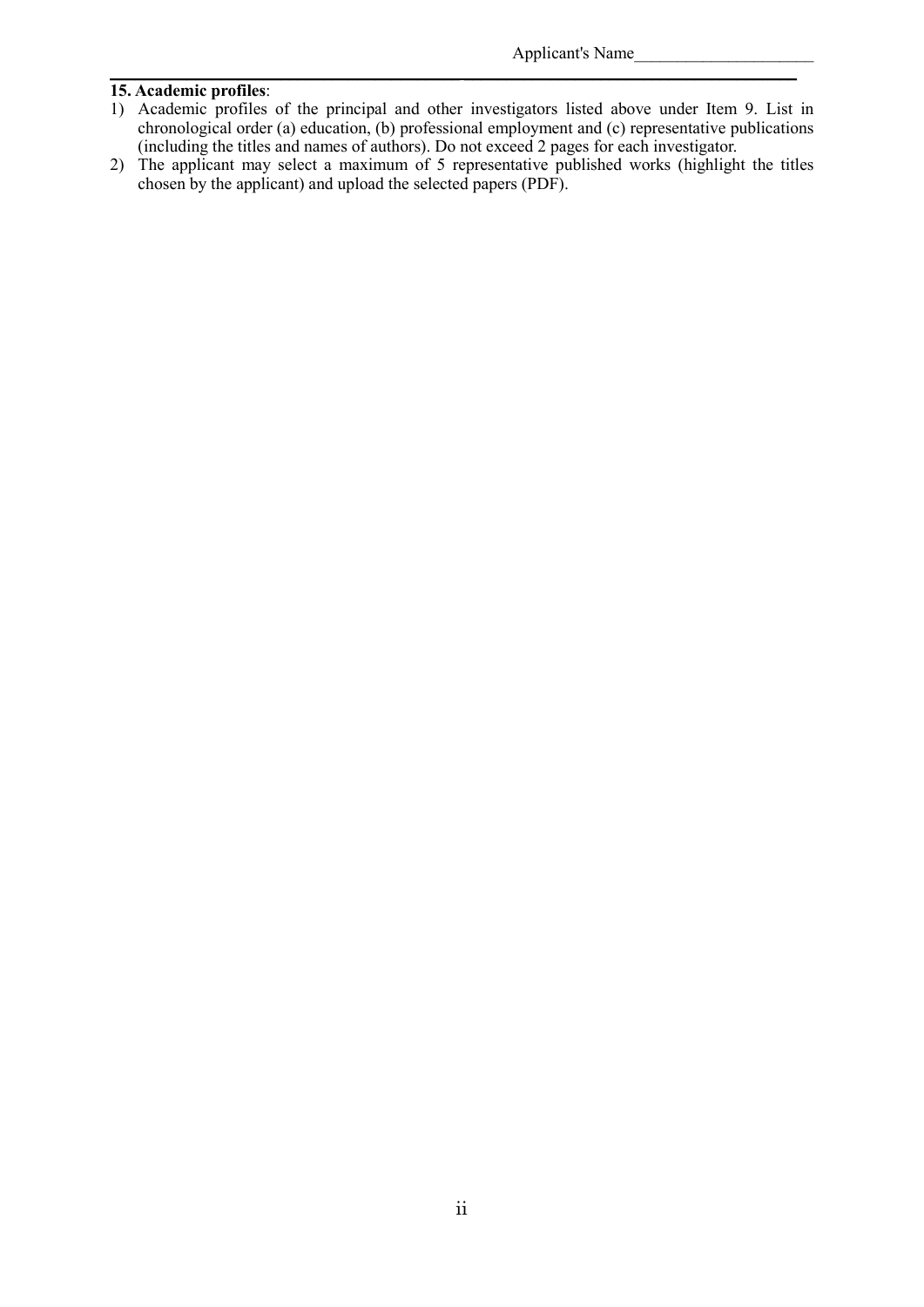## **16. Research plan including:** Font size 12 point. Do not exceed ten (10) pages**.**

1) (a) specific aims, (b) background and significance, (c) preliminary studies, (d) research design and methods (include a chart of the time schedule), (e) expected results if the research proposal is completed as planned.

\_\_\_\_\_\_\_\_\_\_\_\_\_\_\_\_\_\_\_\_\_\_\_\_\_\_\_\_\_\_\_\_\_\_\_\_\_\_\_\_\_\_\_\_\_\_\_\_\_\_\_\_\_\_\_\_\_\_\_\_\_\_\_\_\_\_\_\_\_\_\_\_\_\_\_\_\_\_\_\_

- 2) If the proposed study is part of a large program, provide in this section the title and a summary statement of the large program, and describe the role and significance of your work within the program.
- (a) Specific aims
- (b) Background and significance
- (c) Preliminary studies
- (d) Research design and methods (include a chart of the time schedule)
- (e) Expected results